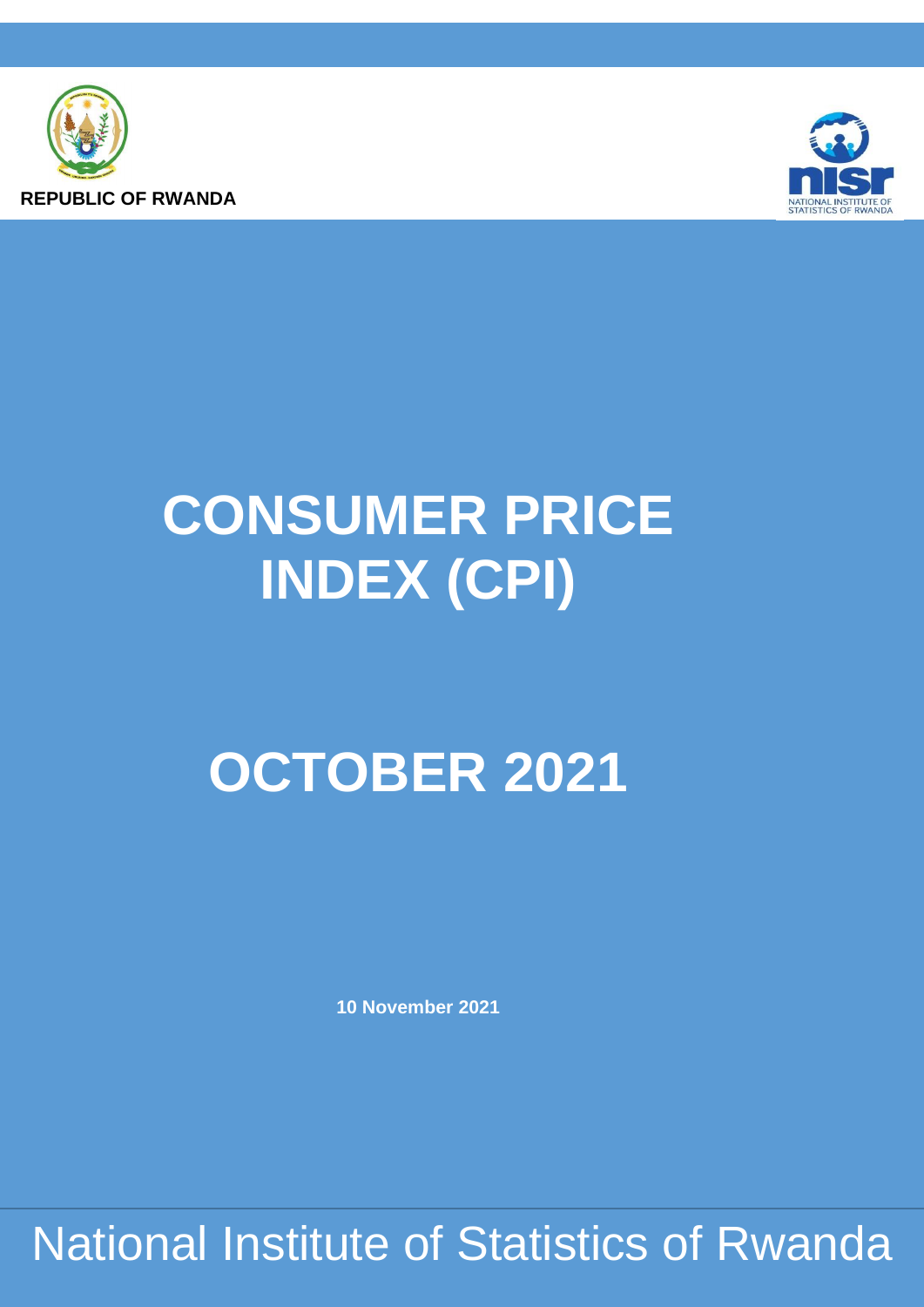#### **1. Summary**

This is the monthly publication of the Consumer Price Index (CPI) for the month of October 2021. Urban CPI will be the focus of this publication as it is the headline index for monetary policy purposes.

#### **1.1. Urban Index**

Urban CPI increased by 0.6 percent on annual basis (October 2021 and October 2020) and increased by 0.6 percent on monthly basis (October 2021 to September 2021). The annual average inflation rate between October2021 and October 2020 was 1.2 percent.

#### **1.2. Rural Index**

Rural CPI decreased by 6 percent on annual basis and decreased by 0.7 percent on monthly basis.

#### **1.3. Overall Rwanda Index**

Rwanda CPI decreased by 3.3 percent on annual basis and decreased by 0.1 percent on monthly basis.

| <b>TABLE 1: Consumer Price Index, Urban and Rural</b>   |        |        |        |        |      |      |        |        |        |        |        |                  |        |
|---------------------------------------------------------|--------|--------|--------|--------|------|------|--------|--------|--------|--------|--------|------------------|--------|
| percentage change on the same period 12 months earlier: |        |        |        |        |      |      |        |        |        |        |        |                  |        |
|                                                         | 2020   |        |        | 2021   |      |      |        |        |        |        |        |                  |        |
|                                                         | Oct.   | Nov.   | Dec.   | Jan.   | Feb. | Mar. | Apr.   | May.   | Jun.   | Jul.   | Aug.   | Sep.             | Oct.   |
| Urban CPI Annual change                                 | 7.2    | 4.2    | 3.7    | 2.8    | 1.6  | 2.0  | 2.4    | $-0.1$ | $-0.2$ | $-0.4$ | $-0.6$ | $-0.9$           | 0.6    |
| Rural CPI Annual change                                 | 10.9   | 4.7    | 4.1    | 4.1    | 2.7  | 1.5  | 3.0    | 0.7    | 0.3    | $-1.7$ | $-2.8$ | $-4.8$           | -6.01  |
| Rwanda CPI Annual change                                | 9.3    | 4.5    | 3.9    | 3.9    | 2.2  | 1.7  | 2.7    | 0.4    | 0.1    | $-1.1$ | $-1.8$ | $-3.2$           | $-3.3$ |
| Urban CPI Monthly change                                | $-0.9$ | $-1.0$ | $-0.8$ | $-0.3$ | 0.4  | 1.4  | 0.2    | $-0.5$ | $-0.2$ | 0.0    | 0.3    | 0.6              | 0.6    |
| Rural CPI Monthly change                                | 0.6    | $-0.7$ | $-1.7$ | $-1.2$ | 0.5  | 1.4  | $-1.6$ | $-2.5$ | 0.2    | $-0.4$ | 0.6    | $-0.1$           | $-0.7$ |
| Rwanda CPI Monthly change                               | 0.0    | $-0.8$ | $-1.3$ | $-0.8$ | 0.5  | 1.4  | $-0.9$ | -1.6   | 0.0    | $-0.3$ | 0.5    | 0.2 <sub>0</sub> | $-0.1$ |
| Source: NISR                                            |        |        |        |        |      |      |        |        |        |        |        |                  |        |

#### **2. Urban Consumer Price Index**

The urban CPI is calculated based on approximately 1,622 products in twelve urban centres of Rwanda. The table below shows monthly and annual changes in October 2021 for the main categories of the urban index.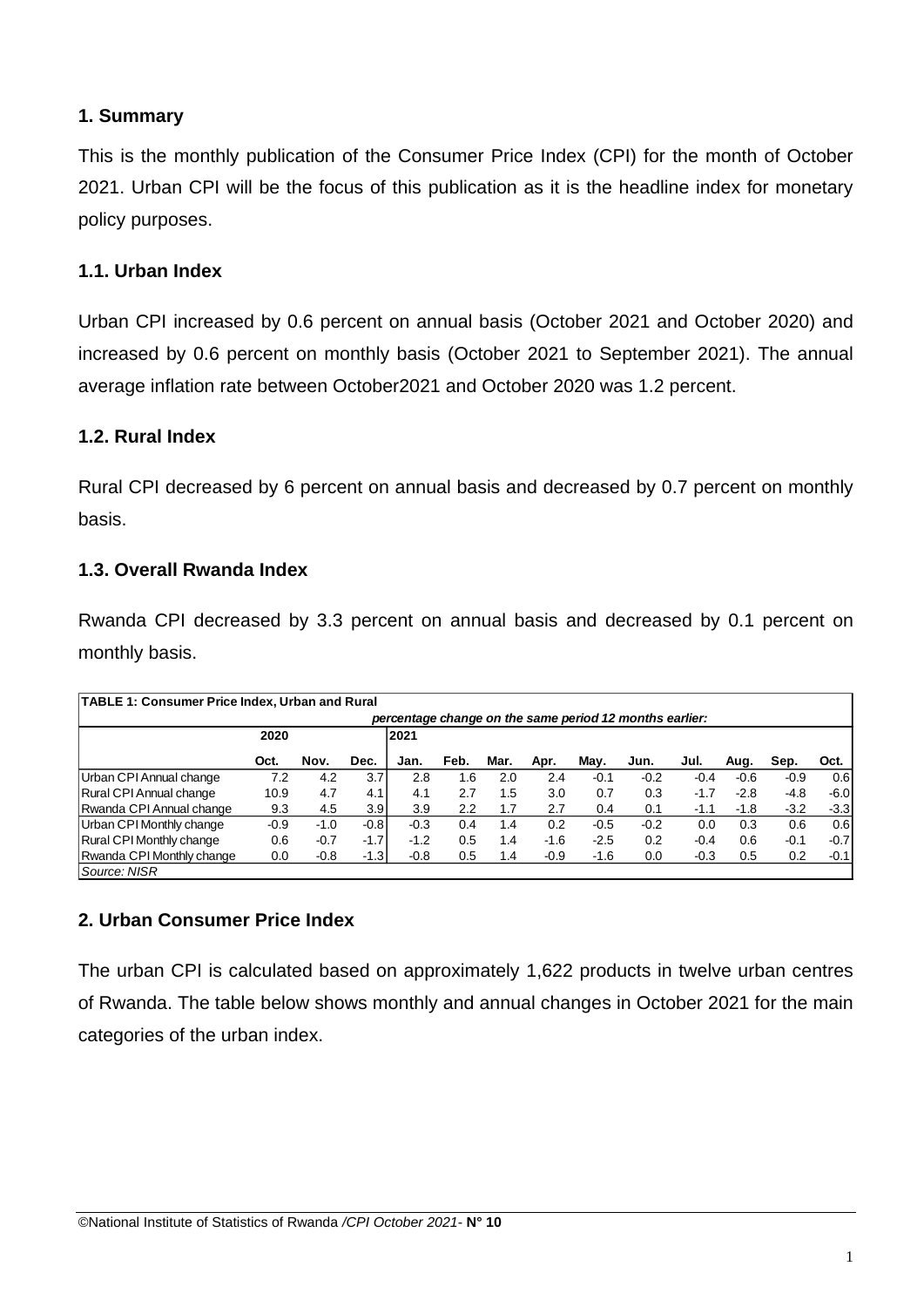|              | <b>TABLE 2: Consumer Price Index, Urban summary</b>               |         |                                |              |
|--------------|-------------------------------------------------------------------|---------|--------------------------------|--------------|
|              |                                                                   |         | Percentage change in Oct. 2021 |              |
| Code         | <b>Categories</b>                                                 | Weights | on Sep. 2021                   | on Oct. 2020 |
|              | <b>GENERAL INDEX</b>                                              | 100%    | 0.6%                           | 0.6%         |
| 01           | Food and non-alcoholic beverages                                  | 27%     | 0.4%                           | $-2.1%$      |
| 01.1.1       | Bread and cereals                                                 | 5%      | 0.1%                           | $-1.2%$      |
| 01.1.2       | Meat                                                              | 2%      | 3.1%                           | 7.2%         |
| 01.1.4       | Milk cheese and eggs                                              | 1%      | 7.6%                           | 9.9%         |
| 01.1.7       | Vegetables                                                        | 9%      | $-2.2%$                        | $-14.9%$     |
| 01.2         | Non-alcoholic beverages                                           | 1%      | 1.6%                           | 2.8%         |
| 02           | Alcoholic beverages tobacco and narcotics                         | 5%      | 0.3%                           | 4.1%         |
| 03           | Clothing and footwear                                             | 5%      | 1.3%                           | 4.2%         |
| 04           | Housing water, electricity, gas and other fuels                   | 21%     | 0.4%                           | 1.0%         |
| 05           | Furnishings household equipment and routine household maintenance | 4%      | 1.3%                           | 5.8%         |
| 06           | Health                                                            | 1%      | 0.1%                           | 0.3%         |
| 07           | Transport                                                         | 12%     | 0.4%                           | $-3.9%$      |
| 08           | Communication                                                     | 3%      | 0.0%                           | 0.0%         |
| 09           | Recreation and culture                                            | 3%      | 0.1%                           | 5.5%         |
| 10           | Education                                                         | 3%      | 7.6%                           | 19.2%        |
| 11           | Restaurants and hotels                                            | 9%      | 1.1%                           | 3.3%         |
| 12           | Miscellaneous goods and services                                  | 6%      | $-0.8%$                        | 0.0%         |
| Source: NISR |                                                                   |         |                                |              |

Urban CPI increased by 0.6 percent in October 2021 compared to the same month of 2020. Alcoholic beverages, tobacco and narcotics increased by 4.1 percent while Education increased by 19.2 percent.

The CPI for October 2021 increased by 0.6 percent compared to September 2021. Food and non-alcoholic beverages increased by 0.4 percent while Education increased by 7.6 percent.

The underlying inflation rate (excluding fresh food and energy) increased by 2.7 percent when compared to October 2020 and increased by 0.6 when compared to September 2021 (See Table 4).

The annual average inflation rate between October 2021 and October 2020 is 1.2 percent. The annual average underlying inflation rate is 2 percent.

| TABLE 3: Consumer Price Index (Urban only): Core and General, annual percentage change (evolution over 12 months) |      |      |      |      |      |      |      |      |      |      |      |      |                  |
|-------------------------------------------------------------------------------------------------------------------|------|------|------|------|------|------|------|------|------|------|------|------|------------------|
| percentage change on the same period 12 months earlier:                                                           |      |      |      |      |      |      |      |      |      |      |      |      |                  |
|                                                                                                                   | 2020 |      |      | 2021 |      |      |      |      |      |      |      |      |                  |
|                                                                                                                   | Oct. | Nov. | Dec. | Jan. | Feb. | Mar. | Apr. | May. | Jun. | Jul. | Aua. | Sep. | Oct.             |
| General index                                                                                                     | 8.2  | 8.0  | 7.7  | 7.3  | 6.7  | 6.2  | 5.7  | 4.9  | 4.1  | 3.3  | 2.6  | 1.8  | 1.2I             |
| Core / Underlying index                                                                                           | 5.6  | 5.6  | 5.6  | 5.5  | 5.4  | 5.3  | 5.2  | 4.5  | 3.9  | 3.3  | 2.7  | 2.2  | 2.0 <sub>l</sub> |
| Source: NISR                                                                                                      |      |      |      |      |      |      |      |      |      |      |      |      |                  |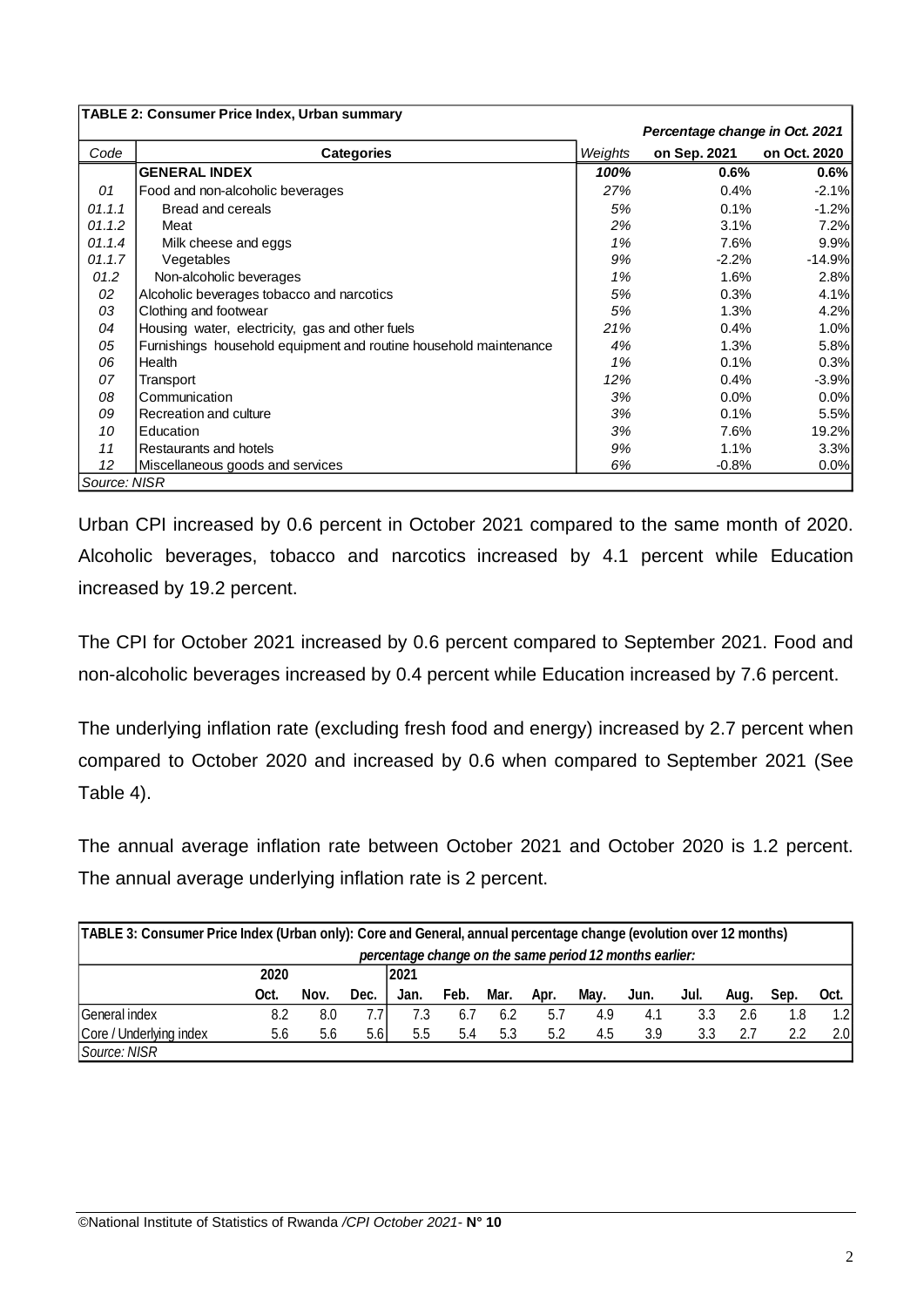

### **Figure 1: Annual changes in urban CPI (January 2014 – October 2021)**

#### **3. Other selected urban indices**

This section highlights five selected urban indices: the local goods index, the imported goods index, the fresh products index, the energy index and the core index.

On annual basis, the local goods index decreased by 1.4 percent, the imported goods index increased by 7.1 percent, the fresh products index decreased by 7.5 percent, the energy index increased by 1.8 percent and the core index or the general index excluding fresh products and energy increased by 2.7 percent.

On monthly basis, the local goods index increased by 0.6 percent, the imported goods index increased by 0.7 percent, the fresh products index increased by 0.5 percent, the energy index increased by 0.8 percent and the core index increased by 0.6 percent.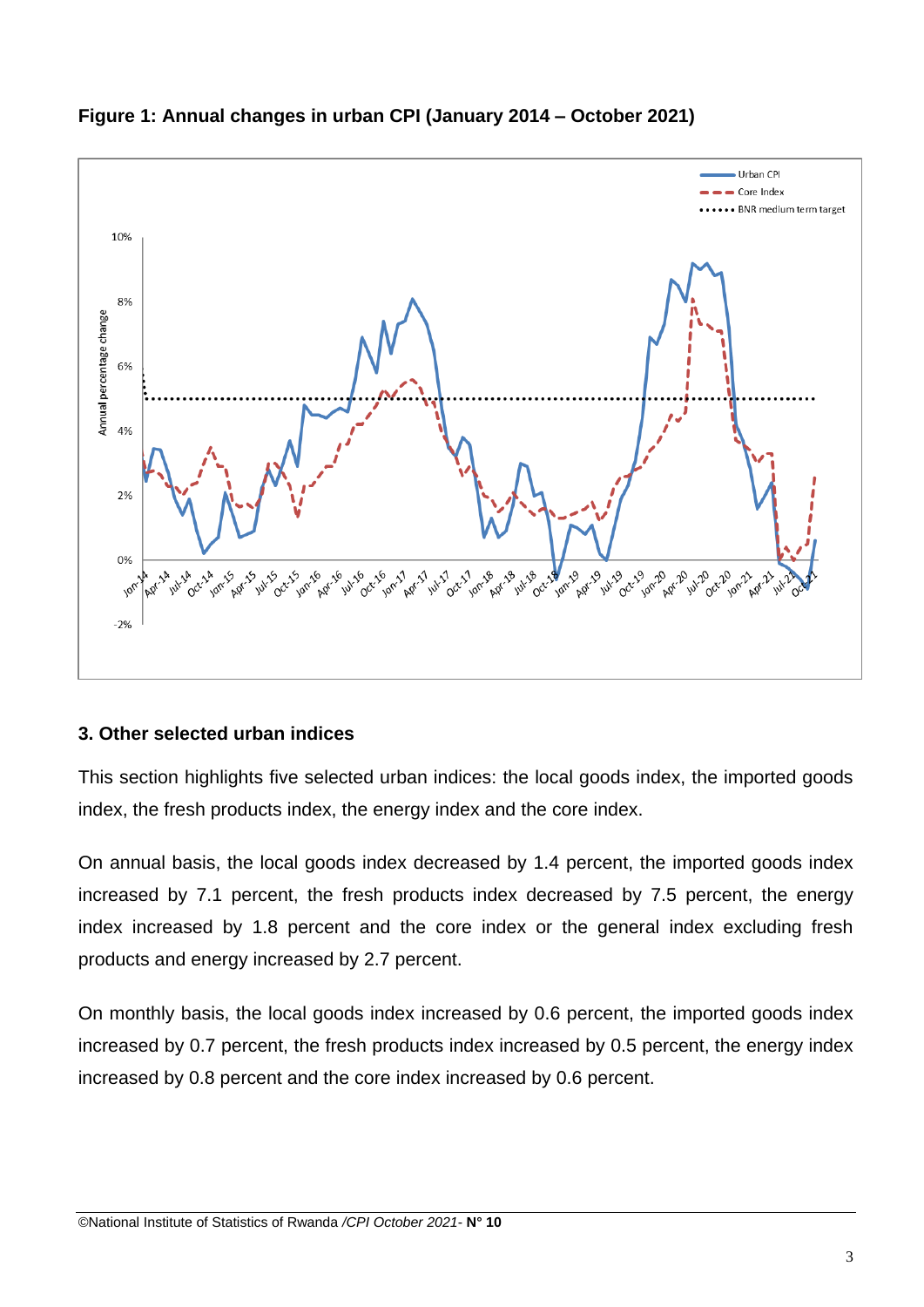| TABLE 4: Consumer Price Index (Urban only), Core & other              |         |                                |              |
|-----------------------------------------------------------------------|---------|--------------------------------|--------------|
|                                                                       |         | Percentage change in Oct. 2021 |              |
| <b>Categories</b>                                                     | Weights | on Sep. 2021                   | on Oct. 2020 |
| <b>GENERAL INDEX</b>                                                  | 100%    | 0.6%                           | 0.6%         |
| <b>Local Goods Index</b>                                              | 77%     | 0.6%                           | $-1.4%$      |
| Food and non-alcoholic beverages                                      | 21%     | 0.7%                           | $-6.1%$      |
| Housing, water, electricity, gas and other fuels                      | 21%     | 0.4%                           | 1.0%         |
| Transport                                                             | 6%      | $-0.3%$                        | $-13.5%$     |
| <b>Imported Goods Index</b>                                           | 23%     | 0.7%                           | 7.1%         |
| Food and non-alcoholic beverages                                      | 7%      | $-0.2%$                        | 12.0%        |
| Furnishing, household equipment                                       | 2%      | 2.4%                           | 7.8%         |
| Transport                                                             | 6%      | 1.0%                           | 6.1%         |
| Fresh Products index <sup>1</sup>                                     | 16%     | 0.5%                           | $-7.5\%$     |
| <b>Energy index</b>                                                   | 7%      | 0.8%                           | 1.8%         |
| <b>General Index excluding fresh Products and</b>                     | 77%     | 0.6%                           | 2.7%         |
| Source: NISR                                                          |         |                                |              |
| (1) Fresh products are food products which have seasonal fluctuations |         |                                |              |
| (2) Proxy for underlying inflation                                    |         |                                |              |

#### **4. Methodological notice**

The Consumer Price Index (CPI) is a measure of the average change over time of goods and services purchased by households. The CPI uses a Modified Laspeyres formula to calculate the index. The reference population for the CPI consists of all households, urban and rural in Rwanda.

The household basket includes 1,622 products sold in many places spread all over the country. A variety of places of observation are selected: shops, markets, hospitals, schools etc. More than 29,482 prices in urban areas and 10,744 in rural areas are collected every month.

Weights used for the index are from the Household Living Conditions Survey (EICV4) results conducted in 2013-2014 with a sample of 14,419 households.

Each month, NISR publishes the All Rwanda index, All Urban index and All Rural index. The Urban CPI is considered as the headline index for monetary policy purposes. In addition, select detailed item indices are published for items judged to be important or experiencing extreme price movement.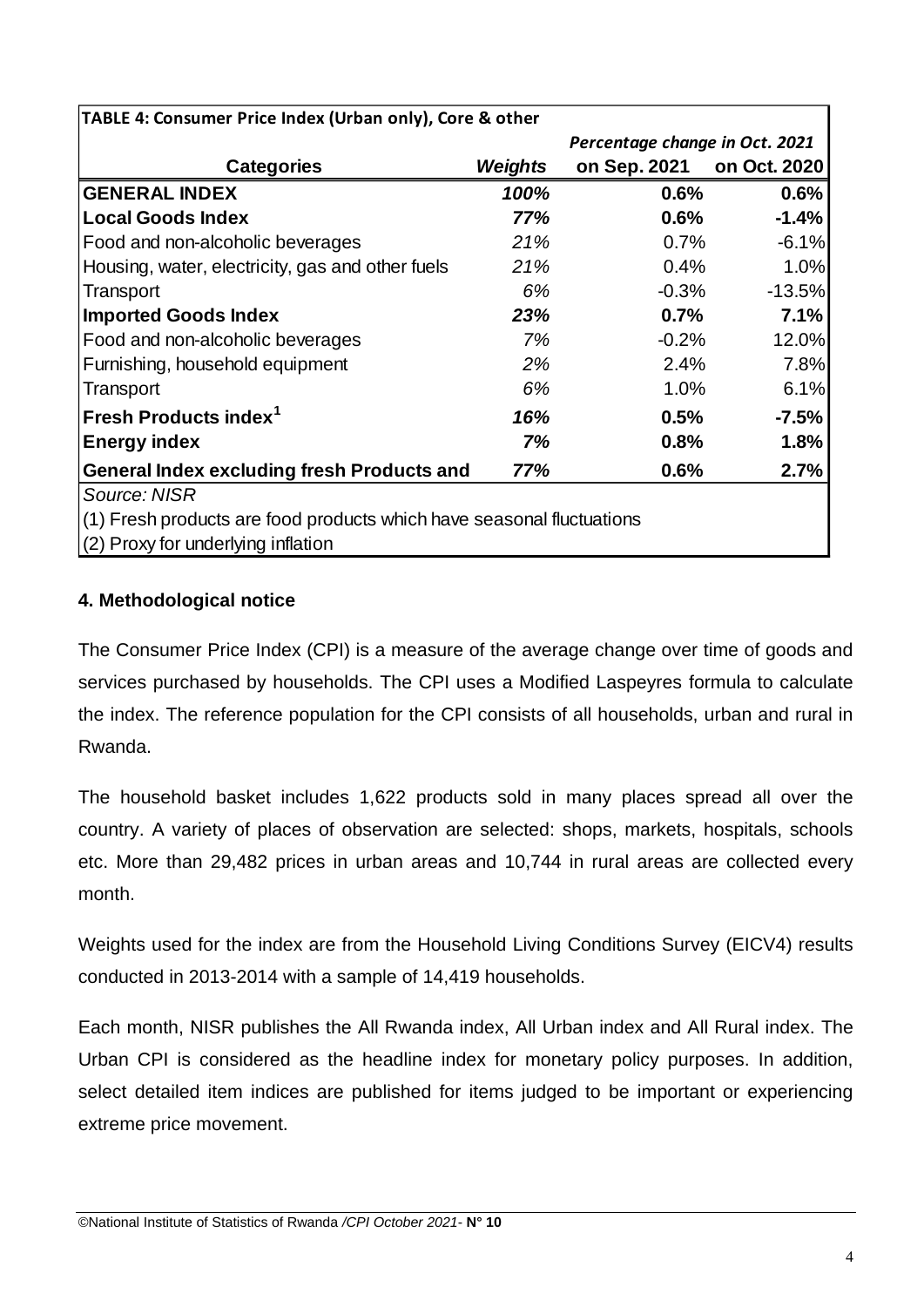#### **4.1 Main terms used in Rwandan CPI**

**General index:** The highest level of aggregation of a CPI which covers all the items within the scope of the CPI

**Core (underlying) inflation**: A type of CPI which shows the underlying trend in inflation by excluding those movements which arise from transient factors such as seasonality or other short term price volatility

**Index reference period (Feb 2014=100):** The period with which all other periods are compared (the period for which the value of the CPI is set at 100).

**Monthly inflation**: Compare the current index number compared with the index number of the previous month

**Annual inflation:** Compare the index number for a particular month with the index number for the same month of the previous year

**Annual average inflation:** Compare the average of all the monthly indices in a particular year with the corresponding average for the previous year. Any twelve-month average (eg. from July 2016 to June 2017) may be compared with the twelve-month average (also from July 2015 to June 2016) in order to calculate June 2017 inflation rate.

#### **4. 2. How to Interpret CPI**

Movements of the indices from one month to another usually are expressed as percentage changes rather than changes in index points. The level of the index (relative to its base period) affects index point changes, but it does not affect percent changes. The following example illustrates how to calculate percentage changes:

#### *Index point change*

| <b>CPI</b>                    | 178                |
|-------------------------------|--------------------|
| Less CPI for previous period  | 176                |
| Equals index point change     | 2                  |
| Percent change                |                    |
| Index point difference        | $\mathcal{P}$      |
| Divided by the previous index | 176                |
| Equals                        | 0.011              |
| Results multiplied by 100     | $0.011 \times 100$ |
| Equals percent change         | 1.1                |

©National Institute of Statistics of Rwanda */CPI October 2021*- **N° 10**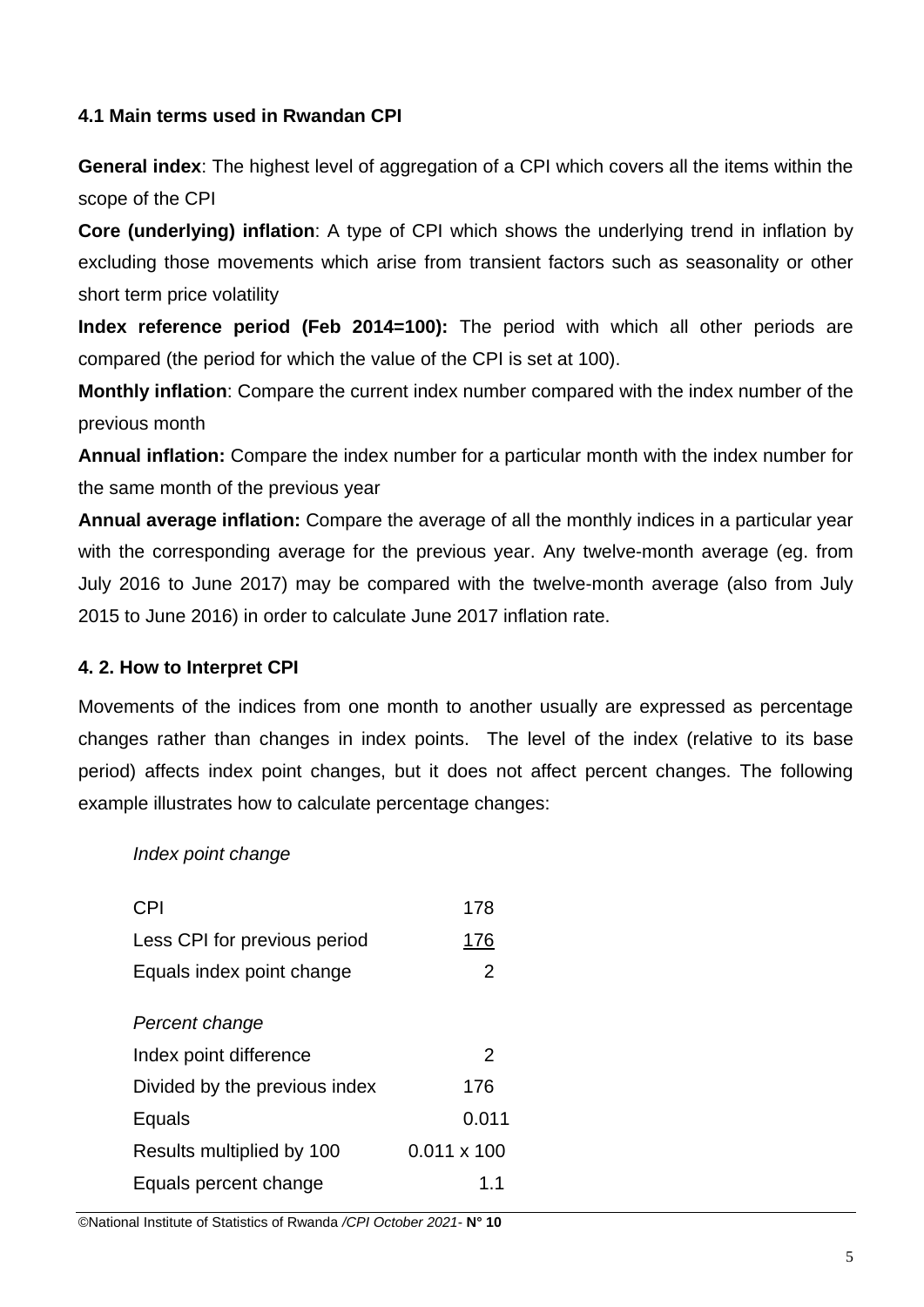### **6. Annexes: Reference Tables**

#### **Annex 1: Consumer Price Index, Urban**

|              |                                                                                                                                                  |         |        | Index (Feb 2014=100) |               | Percentage change in Oct. 2021 | Contributions <sup>1</sup> : |        |                   |
|--------------|--------------------------------------------------------------------------------------------------------------------------------------------------|---------|--------|----------------------|---------------|--------------------------------|------------------------------|--------|-------------------|
| Code         | <b>Categories</b>                                                                                                                                | Weights | Oct-20 | Sep-21               | <b>Oct-21</b> | on Sep. 2021                   | on Oct. 2020                 |        | 1 month 12 months |
| 00           | <b>GENERAL INDEX</b>                                                                                                                             | 100%    | 129.6  | 129.5                | 130.4         | 0.6%                           | 0.6%                         | 0.6%   | 0.6%              |
| 01           | Food and non-alcoholic beverages                                                                                                                 | 27%     | 146.1  | 142.4                | 143.0         | 0.4%                           | $-2.1%$                      | 0.1    | $-0.6$            |
| 01.1.1       | Bread and cereals                                                                                                                                | 5%      | 130.8  | 129.1                | 129.2         | 0.1%                           | $-1.2%$                      | 0.0    | $-0.1$            |
| 01.1.2       | Meat                                                                                                                                             | 2%      | 151.7  | 157.9                | 162.7         | 3.1%                           | 7.2%                         | 0.1    | 0.2               |
| 01.1.4       | Milk cheese and eggs                                                                                                                             | 1%      | 125.5  | 128.1                | 137.9         | 7.6%                           | 9.9%                         | 0.1    | 0.1               |
| 01.1.7       | Vegetables                                                                                                                                       | 9%      | 174.8  | 152.1                | 148.7         | $-2.2%$                        | $-14.9%$                     | $-0.2$ | $-1.8$            |
| 01.2         | Non-alcoholic beverages                                                                                                                          | 1%      | 130.3  | 131.8                | 133.9         | 1.6%                           | 2.8%                         | 0.0    | 0.0               |
| 02           | Alcoholic beverages tobacco and narcotics                                                                                                        | 5%      | 169.6  | 176.1                | 176.6         | 0.3%                           | 4.1%                         | 0.0    | 0.3               |
| 03           | Clothing and footwear                                                                                                                            | 5%      | 126.9  | 130.6                | 132.3         | 1.3%                           | 4.2%                         | 0.1    | 0.2               |
| 04           | Housing water, electricity, gas and other fuels                                                                                                  | 21%     | 121.1  | 121.9                | 122.3         | 0.4%                           | 1.0%                         | 0.1    | 0.2               |
| 05           | Furnishings household equipment and routine<br>household maintenance                                                                             | 4%      | 118.6  | 123.8                | 125.5         | 1.3%                           | 5.8%                         | 0.0    | 0.2               |
| 06           | Health                                                                                                                                           | 1%      | 107.8  | 108.1                | 108.1         | 0.1%                           | 0.3%                         | 0.0    | 0.0               |
| 07           | Transport                                                                                                                                        | 12%     | 137.2  | 131.4                | 131.9         | 0.4%                           | $-3.9%$                      | 0.1    | $-0.5$            |
| 08           | Communication                                                                                                                                    | 3%      | 105.8  | 105.8                | 105.8         | $0.0\%$                        | 0.0%                         | 0.0    | 0.0               |
| 09           | Recreation and culture                                                                                                                           | 3%      | 121.5  | 128.1                | 128.2         | 0.1%                           | 5.5%                         | 0.0    | 0.2               |
| 10           | Education                                                                                                                                        | 3%      | 109.5  | 121.3                | 130.6         | 7.6%                           | 19.2%                        | 0.2    | 0.4               |
| 11           | Restaurants and hotels                                                                                                                           | 9%      | 106.9  | 109.2                | 110.4         | 1.1%                           | 3.3%                         | 0.1    | 0.2               |
| 12           | Miscellaneous goods and services                                                                                                                 | 6%      | 116.2  | 117.1                | 116.2         | $-0.8%$                        | 0.0%                         | 0.0    | 0.0               |
| Source: NISR | $(1)$ "Contributions" take into account both the growth rate and the relative weight of each category to explain the percentage change observed. |         |        |                      |               |                                |                              |        |                   |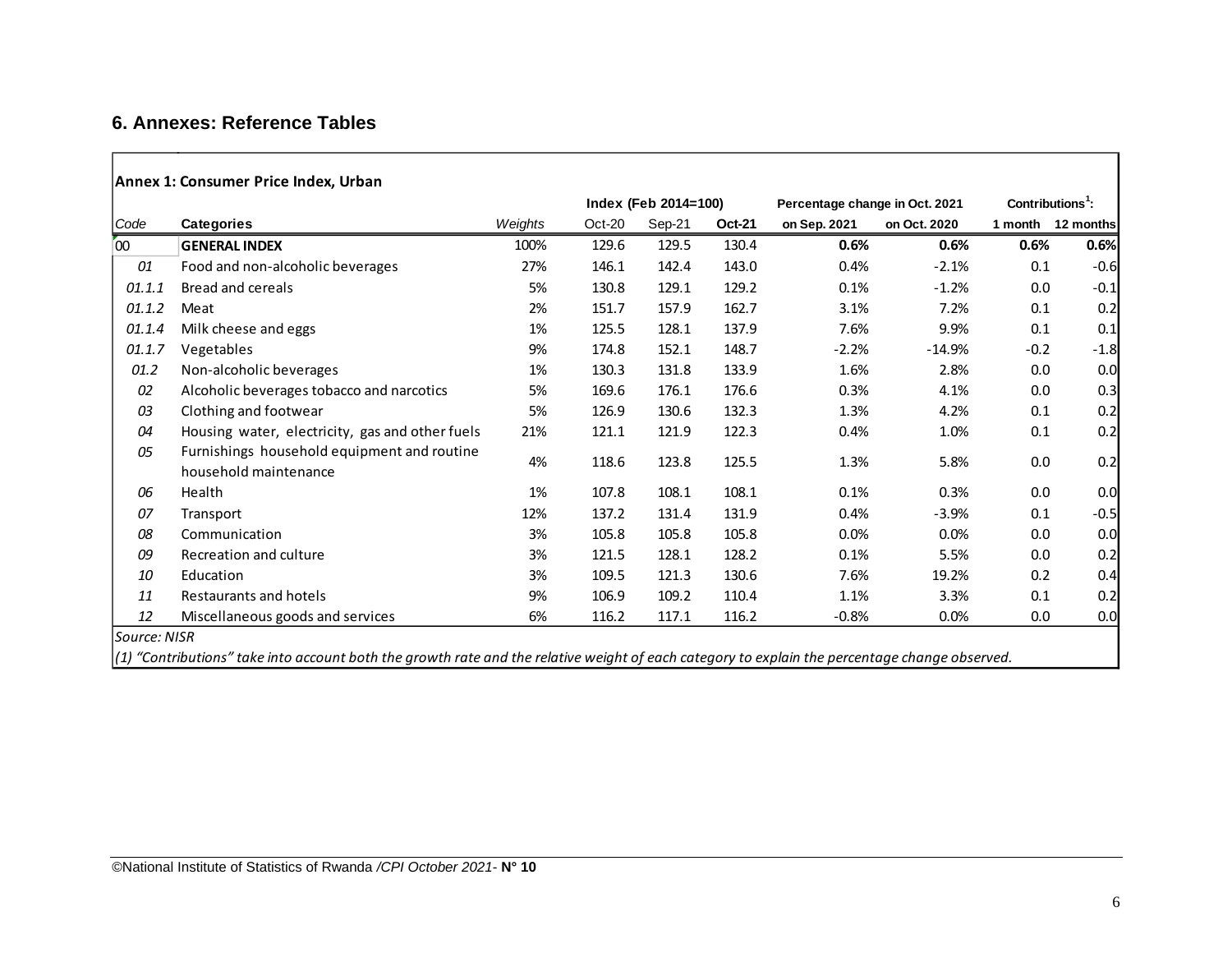|        |                                                                      |         |        | Index (Feb 2014=100) |               | Percentage change in Oct. 2021 | $Contributions1$ : |         |           |
|--------|----------------------------------------------------------------------|---------|--------|----------------------|---------------|--------------------------------|--------------------|---------|-----------|
| Code   | <b>Categories</b>                                                    | Weights | Oct-20 | Sep-21               | <b>Oct-21</b> | on Sep. 2021                   | on Oct. 2020       | 1 month | 12 months |
| 00     | <b>GENERAL INDEX</b>                                                 | 100%    | 148.0  | 140.1                | 139.1         | $-0.7%$                        | $-6.0%$            | $-0.7%$ | $-6.0%$   |
| 01     | Food and non-alcoholic beverages                                     | 48%     | 163.2  | 143.0                | 140.4         | $-1.8%$                        | $-14.0%$           | $-0.9$  | $-7.4$    |
| 01.1.1 | <b>Bread and cereals</b>                                             | 8%      | 151.5  | 141.6                | 146.6         | 3.5%                           | $-3.2%$            | 0.3     | $-0.2$    |
| 01.1.2 | Meat                                                                 | 2%      | 160.6  | 171.6                | 173.2         | 1.0%                           | 7.8%               | 0.0     | 0.1       |
| 01.1.4 | Milk cheese and eggs                                                 | 1%      | 133.2  | 137.7                | 147.4         | 7.0%                           | 10.7%              | 0.1     | 0.1       |
| 01.1.7 | Vegetables                                                           | 26%     | 181.7  | 143.1                | 136.3         | $-4.7%$                        | $-25.0%$           | $-1.3$  | $-7.9$    |
| 01.2   | Non-alcoholic beverages                                              | 1%      | 119.4  | 125.4                | 122.2         | $-2.5%$                        | 2.4%               | 0.0     | 0.0       |
| 02     | Alcoholic beverages tobacco and narcotics                            | 8%      | 146.1  | 152.2                | 154.1         | 1.2%                           | 5.5%               | 0.1     | 0.4       |
| 03     | Clothing and footwear                                                | 5%      | 131.1  | 136.6                | 138.3         | 1.3%                           | 5.5%               | 0.1     | 0.3       |
| 04     | Housing water, electricity, gas and other fuels                      | 16%     | 133.9  | 138.4                | 137.2         | $-0.8%$                        | 2.5%               | $-0.1$  | 0.4       |
| 05     | Furnishings household equipment and routine<br>household maintenance | 3%      | 123.0  | 125.0                | 127.8         | 2.3%                           | 4.0%               | 0.1     | 0.1       |
| 06     | Health                                                               | 1%      | 106.9  | 107.7                | 109.0         | 1.2%                           | 1.9%               | 0.0     | 0.0       |
| 07     | Transport                                                            | 4%      | 122.6  | 108.3                | 108.4         | 0.1%                           | $-11.6%$           | 0.0     | $-0.4$    |
| 08     | Communication                                                        | 2%      | 100.0  | 100.0                | 100.0         | 0.0%                           | 0.0%               | 0.0     | 0.0       |
| 09     | Recreation and culture                                               | 1%      | 124.8  | 129.6                | 130.3         | 0.6%                           | 4.5%               | 0.0     | 0.1       |
| 10     | Education                                                            | 1%      | 176.4  | 176.4                | 186.2         | 5.6%                           | 5.6%               | 0.1     | 0.1       |
| 11     | Restaurants and hotels                                               | 5%      | 117.0  | 127.0                | 127.3         | 0.2%                           | 8.8%               | 0.0     | 0.3       |
| 12     | Miscellaneous goods and services                                     | 4%      | 116.4  | 117.6                | 117.7         | 0.0%                           | 1.1%               | 0.0     | 0.0       |

┐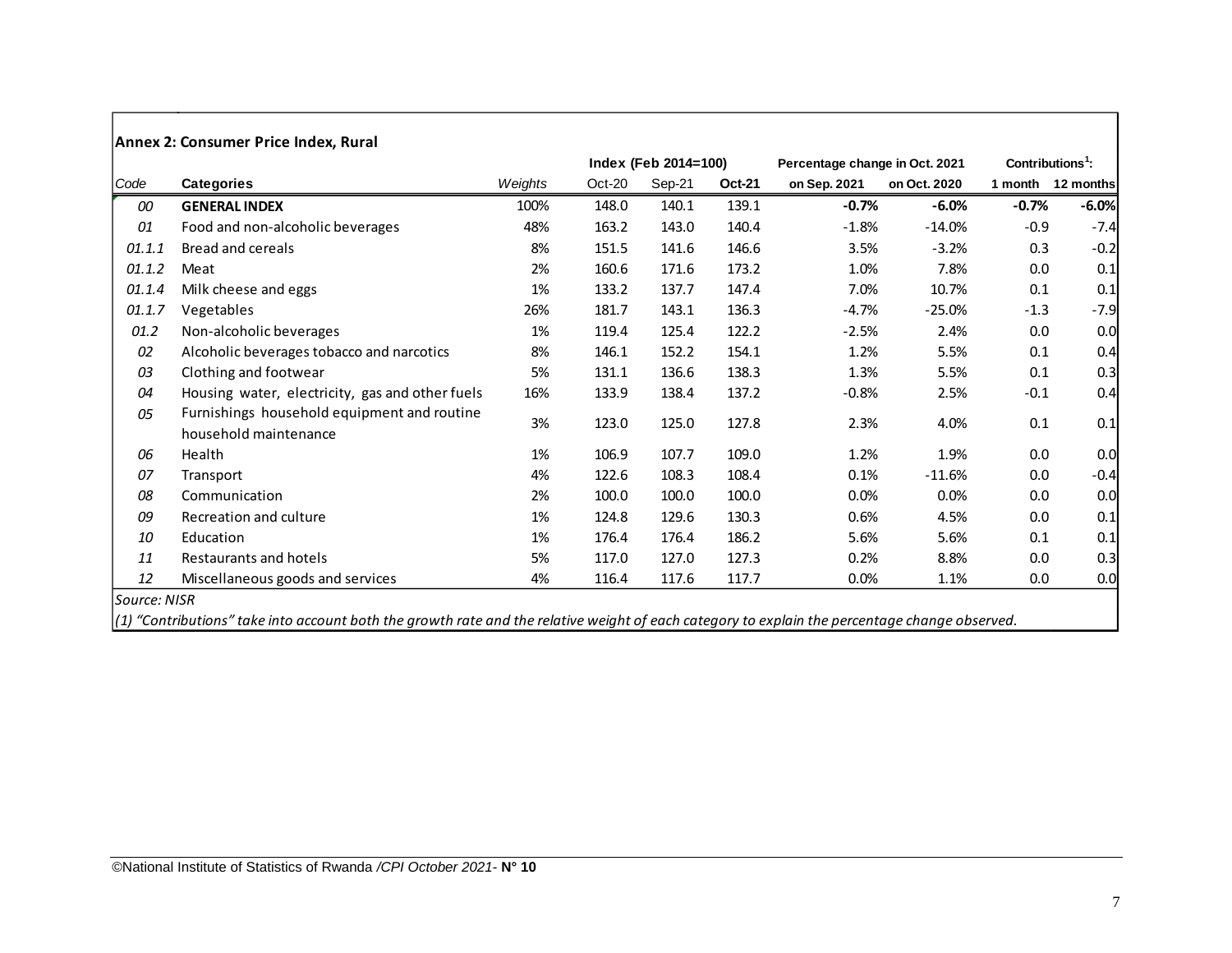|        |                                                                      |         |          | Index (Feb 2014=100) |               | Percentage change in Oct. 2021 |              | Contributions <sup>1</sup> : |           |
|--------|----------------------------------------------------------------------|---------|----------|----------------------|---------------|--------------------------------|--------------|------------------------------|-----------|
| Code   | <b>Categories</b>                                                    | Weights | $Oct-20$ | Sep-21               | <b>Oct-21</b> | on Sep. 2021                   | on Oct. 2020 | 1 month                      | 12 months |
| 100    | <b>GENERAL INDEX</b>                                                 | 100%    | 141.0    | 136.5                | 136.3         | $-0.1%$                        | $-3.3%$      | $-0.1%$                      | $-3.3%$   |
| 01     | Food and non-alcoholic beverages                                     | 39%     | 159.1    | 143.9                | 142.3         | $-1.1%$                        | $-10.6%$     | $-0.5$                       | $-4.7$    |
| 01.1.1 | <b>Bread and cereals</b>                                             | 7%      | 145.6    | 138.6                | 141.8         | 2.4%                           | $-2.6%$      | 0.2                          | $-0.2$    |
| 01.1.2 | Meat                                                                 | 2%      | 156.7    | 165.3                | 168.6         | 2.0%                           | 7.6%         | 0.0                          | 0.1       |
| 01.1.4 | Milk cheese and eggs                                                 | 1%      | 128.9    | 132.4                | 142.1         | 7.3%                           | 10.3%        | 0.1                          | 0.1       |
| 01.1.7 | Vegetables                                                           | 18%     | 180.6    | 145.2                | 139.2         | $-4.2%$                        | $-22.9%$     | $-0.8$                       | $-5.4$    |
| 01.2   | Non-alcoholic beverages                                              | 1%      | 124.4    | 128.2                | 127.6         | $-0.4%$                        | 2.6%         | 0.0                          | 0.0       |
| 02     | Alcoholic beverages tobacco and narcotics                            | 7%      | 153.0    | 159.2                | 160.7         | 0.9%                           | 5.0%         | 0.1                          | 0.4       |
| 03     | Clothing and footwear                                                | 5%      | 129.2    | 133.9                | 135.6         | 1.3%                           | 5.0%         | 0.1                          | 0.2       |
| 04     | Housing water, electricity, gas and other fuels                      | 18%     | 126.7    | 129.3                | 129.0         | $-0.3%$                        | 1.8%         | 0.0                          | 0.3       |
| 05     | Furnishings household equipment and routine<br>household maintenance | 3%      | 120.7    | 124.2                | 126.5         | 1.8%                           | 4.8%         | 0.1                          | 0.1       |
| 06     | Health                                                               | 1%      | 107.3    | 107.9                | 108.6         | 0.7%                           | 1.2%         | 0.0                          | 0.0       |
| 07     | Transport                                                            | 8%      | 132.2    | 123.8                | 124.3         | 0.3%                           | $-6.0%$      | 0.0                          | $-0.4$    |
| 08     | Communication                                                        | 2%      | 102.5    | 102.5                | 102.5         | 0.0%                           | 0.0%         | 0.0                          | 0.0       |
| 09     | Recreation and culture                                               | 2%      | 122.6    | 128.4                | 128.9         | 0.3%                           | 5.1%         | 0.0                          | 0.1       |
| 10     | Education                                                            | 2%      | 139.6    | 147.3                | 157.1         | 6.7%                           | 12.6%        | 0.1                          | 0.3       |
| 11     | Restaurants and hotels                                               | 6%      | 111.8    | 117.2                | 118.0         | 0.7%                           | 5.6%         | 0.0                          | 0.3       |
| 12     | Miscellaneous goods and services                                     | 5%      | 115.8    | 116.9                | 116.4         | $-0.4%$                        | 0.5%         | 0.0                          | 0.0       |

(1) "Contributions" take into account both the growth rate and the relative weight of each category to explain the percentage change observed.